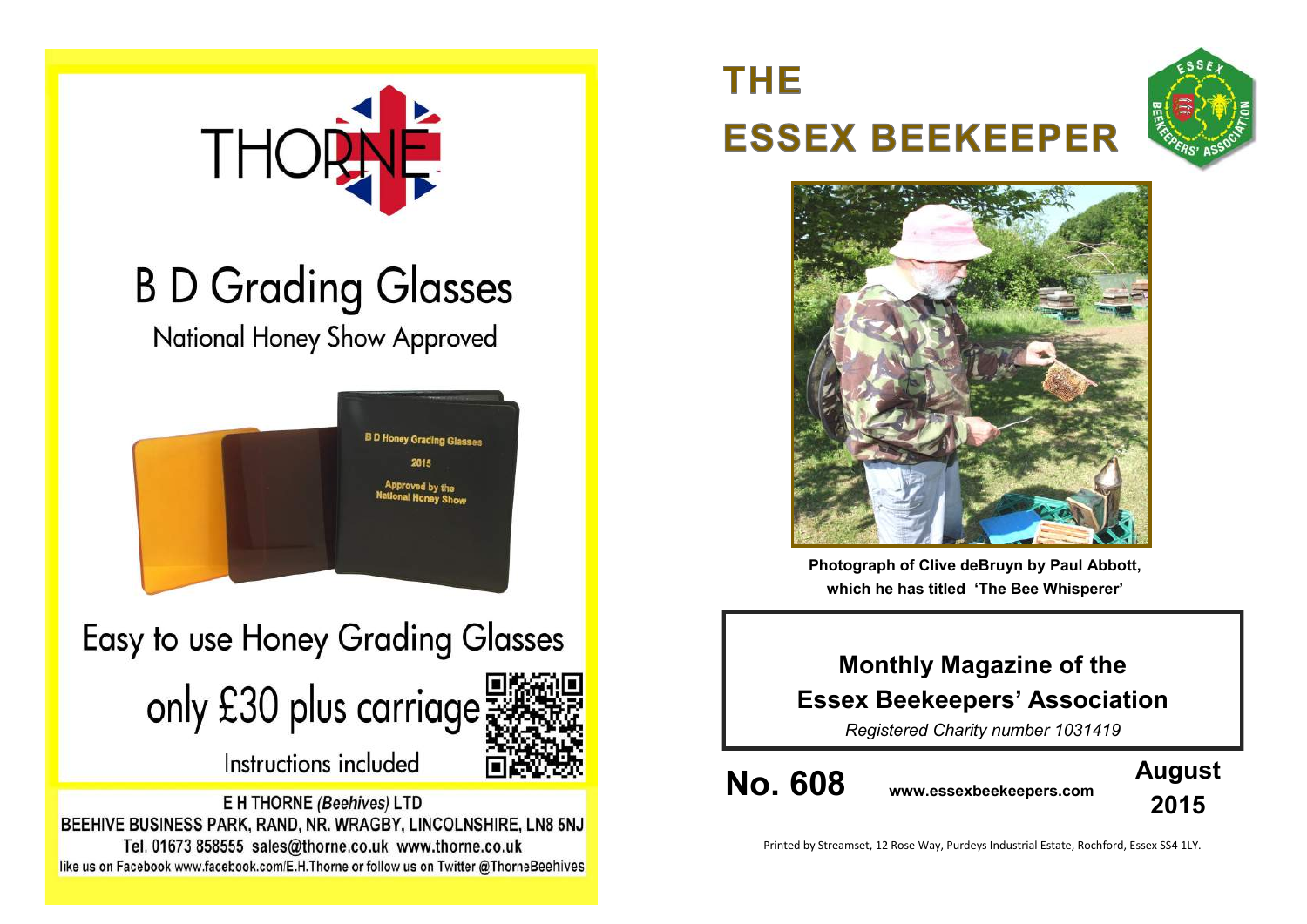# **EBKA Divisional Meetings**

## **August & September 2015**

| 6 August                                                                       | Thursday<br>8.00pm           | <b>Harlow</b>           | Harlow Honey Show - Kings Church, Red Willow, Harlow<br><b>CM19 5PA</b>                                                                        |  |  |  |
|--------------------------------------------------------------------------------|------------------------------|-------------------------|------------------------------------------------------------------------------------------------------------------------------------------------|--|--|--|
| 9 August                                                                       | Sunday<br>2.30pm             | Saffron<br>Walden       | Apiary Meeting - End of Season tasks. Talk and demo by<br>Malcolm Legg at his apiary in Thaxted CM6 2RB                                        |  |  |  |
| 15 August                                                                      | Thursday<br>7.30pm           | Epping<br><b>Forest</b> | <b>Extraction Day</b> - Chapel Barn                                                                                                            |  |  |  |
| 17 August                                                                      | Monday<br>7.30pm             | Chelmsford              | 'Preparing for Winter' The Link, Rainsford Road, Chelmsford<br>CM12XB                                                                          |  |  |  |
| 19 August                                                                      | Wednesday<br>6.00pm          | Dengie 100<br>& Maldon  | <b>Harvesting Honey</b><br>Divisional Apiary, Spital Road CM9<br>÷.<br>6EE                                                                     |  |  |  |
| 23 August                                                                      | Sunday<br>3.00pm             | <b>Braintree</b>        | Apiary Meeting - Coney Green, Great Bardfield CM7 4PY.<br>Telephone Pat Rowland 01376 326 036                                                  |  |  |  |
| 27 August                                                                      | Thursday<br>7.30pm           | Colchester              | 'Unitina Colonies'<br>Tom & Lydia at the Langham<br>Community Centre, School Road, Colchester CO4 5PA                                          |  |  |  |
| 29 August                                                                      | Saturday                     | Romford                 | Outing to Barnards Farm, Brentwood Road, West Horndon<br><b>CM13 3LX</b>                                                                       |  |  |  |
| 3 Sept                                                                         | Thursday<br>8.00pm           | <b>Harlow</b>           | 'Winter Preparation' - Kings Church, Red Willow, Harlow<br><b>CM19 5PA</b>                                                                     |  |  |  |
| 3 Sept                                                                         | Thursday<br>7.30pm           | Saffron<br>Walden       | 'The Great Honey Bake Off' - Preparing and showing off<br>baking with honey. Sewards End Village Hall CB10 2LG                                 |  |  |  |
| 4 Sept                                                                         | Friday<br>8.00pm             | Romford                 | 'Advice and guidance for Annual Honey Show<br>Jim<br>Chadwick Hall, St. Michaels Church, Main Road,<br>McNeill.<br>Gidea Park, Romford RM2 5EL |  |  |  |
| 9 Sept                                                                         | Wednesday<br>7.30pm          | Dengie 100<br>& Maldon  | Members Meeting - The Oakhouse, High Street, Maldon CM9<br>5PF                                                                                 |  |  |  |
| 12 & 13<br>Sept                                                                | Saturday /<br>Sunday         | County<br>Event         | <b>EBKA Annual Honey Show</b> at Barleylands Country<br>Show, Billericay CM11 2UD                                                              |  |  |  |
| 19 Sept                                                                        | Thursday<br>7.30pm           | Epping<br>Forest        | 'Equipment Husbandry Day' - Chingford Horticultural Hall                                                                                       |  |  |  |
| 27 Sept                                                                        | Sunday<br>3.00 <sub>pm</sub> | <b>Braintree</b>        | <b>Divisional Honey Show</b> - White Notley Village Hall, 43 The<br>Street, White Notley CM8 1RH.                                              |  |  |  |
| <b>Note to Secretaries:</b><br>Please inform the Editor of the details of your |                              |                         |                                                                                                                                                |  |  |  |

**Divisional Monthly Meeting so that it can be included in these listings**

**Deadline: 4th of the preceding month**

### **Who's who and how to contact them**

**President of EBKA** Pat Allen Hon CLM

#### **Trustees:**

| Chairman: Ian Nichols         | 17 Dyers Hall Road, Leytonstone, London E11 4AD                   |                                                |  |  |  |
|-------------------------------|-------------------------------------------------------------------|------------------------------------------------|--|--|--|
|                               |                                                                   | tel. 07980 299 638                             |  |  |  |
| Secretary: Michael Webb       | 19 Ingrebourne Gardens, Upminster, Essex RM14 1BQ                 |                                                |  |  |  |
|                               | email gsecebka@virginmedia.com tel. 01708 250 606 / 07712 490 511 |                                                |  |  |  |
| <b>Treasurer: Bob Manning</b> | 12, Moorland Close, Collier Row, RM5 2AB                          |                                                |  |  |  |
|                               |                                                                   | tel: 01708 760 770<br>email treasurer@ebka.org |  |  |  |
| <b>Divisional Trustees:</b>   |                                                                   |                                                |  |  |  |
| <b>Braintree</b>              | James Jolley                                                      | mrjolley@live.co.uk                            |  |  |  |
| Chelmsford                    | Margaret Clay                                                     | margaretclay@btinternet.com                    |  |  |  |
| Colchester                    | Tom Geddes                                                        | tom.geddes@btinternet.com                      |  |  |  |
| Dengie Hundred & Maldon       | Glenn Mayes                                                       | trustee@dmbka.org.uk                           |  |  |  |

| Dengie Hundred & Maldon | Glenn Mayes            | trustee@dmbka.org.uk      |  |
|-------------------------|------------------------|---------------------------|--|
| <b>Epping Forest</b>    | <b>Mark Chambers</b>   | mark@chambersweb.co.uk    |  |
| Harlow                  | <b>Martin Cavalier</b> | cavalier@btinternet.com   |  |
| Romford                 | Pádraig Floyd          | psafloyd@yahoo.com        |  |
| Saffron Walden          | <b>Richard Ridler</b>  | richard.ridler@uwclub.net |  |
| Southend                | Marquerita Wilson      | philandritawilson@sky.com |  |

#### **Divisional Contacts:**

**Braintree**: Colleen Chamberlain 01279 876 333 **Chelmsford**: Brian Spencer 01245 490 843 **Colchester**: Morag Chase 01206 522 576 **D.H. & Maldon**: Carlie Mayes 01245 381 577 **Harlow**: Nick Holmes 07730 735 752 **Epping Forest**: Robin Harman 07971 237 312 **Romford:** Pat Allen 01708 220 897 **Saffron Walden**: Jane Ridler 01799 218 023 **Southend**: Chad Colby-Blake 01702 302 209

**EBKA Education Contact:** Jane Ridler Old Barn House, 36 Walden Road Sewards End, Saffron Walden, Essex CB10 2LF 01799 218 023 jane.ridler@uwclub.net

#### *The Essex Beekeeper* **Magazine:**

| Editor:                                         | Jean Smye, | email:     | jsmye@sky.com                 |                                  |  |  |  |  |
|-------------------------------------------------|------------|------------|-------------------------------|----------------------------------|--|--|--|--|
| Advertising:                                    | Jean Smye  | email:     |                               | ismye@sky.com tel. 07731 856 361 |  |  |  |  |
| Nick Holmes<br>Web site:                        |            | email:     | webmaster@essexbeekeepers.com |                                  |  |  |  |  |
| <b>Distribution and Mailing Secretary:</b>      |            | Mary Heyes | tel. 01702 588 009            |                                  |  |  |  |  |
|                                                 |            |            | email:                        | ml.heves@virgin.net              |  |  |  |  |
| <b>Regional Bee Inspectors for EBKA Region:</b> |            |            |                               |                                  |  |  |  |  |
|                                                 |            |            |                               |                                  |  |  |  |  |

#### Epping Forest and Romford Divisions (excluding Brentwood): Julian Parker julian.parker@fera.gsi.gov.uk tel. 07775 119 469 All other Divisions: Keith Morgan keith.morgan@fera.gsi.gov.uk tel. 01485 520 838 or 07919 004 215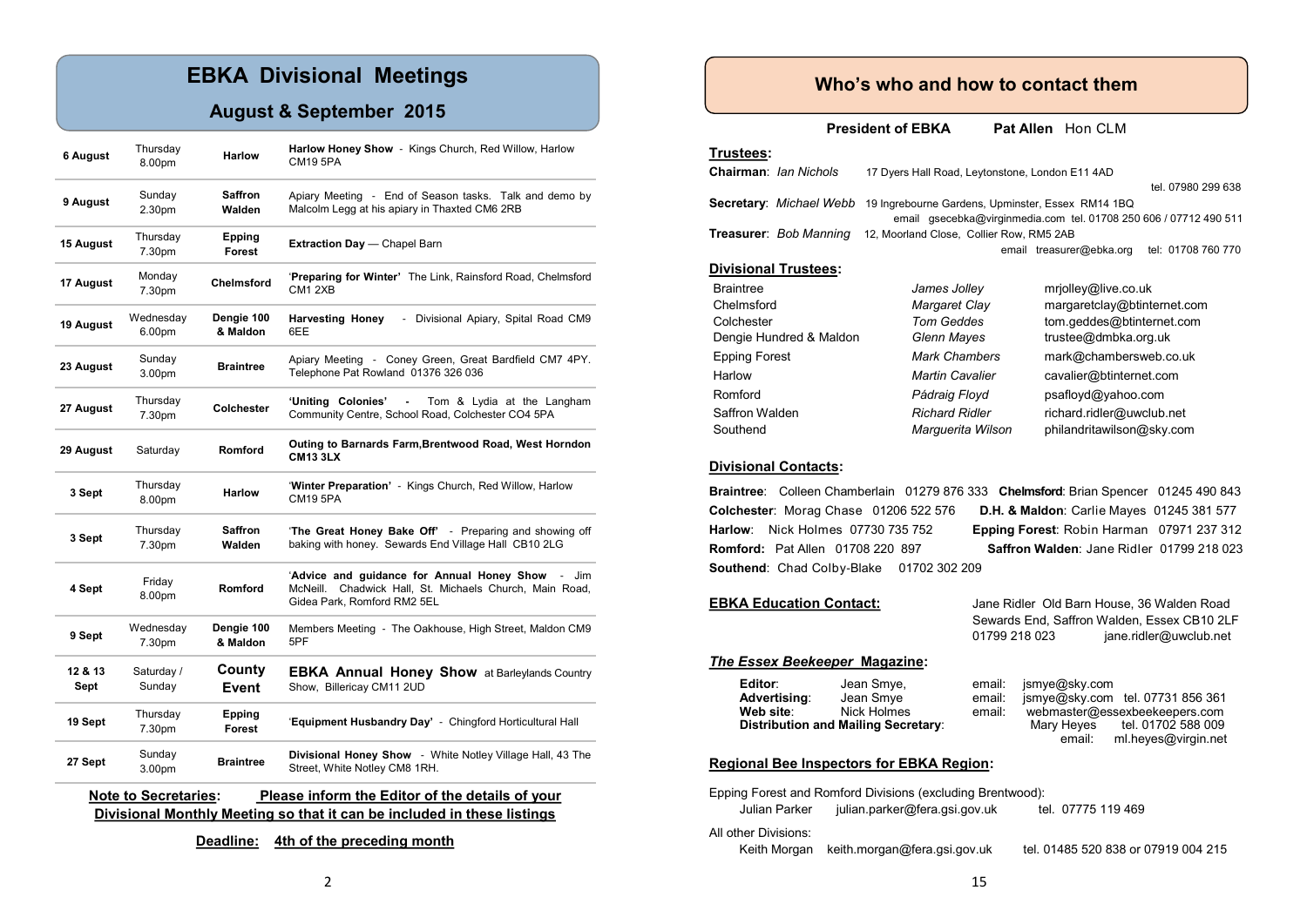# **Bee Health Day Report**

# Jim McNeill

On the first real day of summer over 50 Essex beekeepers had a very interesting and full on day with Keith Morgan and his team of seasonal officers Peter Heath, Peter Folge and Sandra Gray.

Keith gave an opening speech about what's happening around at the moment, then we split into 3 groups and spoke about all the different treatments available, how to use them and when.

Peter Heath was in a side room with diseased comb - some only collected the day before with all the brood diseases to show the different stages so we should know what to look out for. We all put on aprons and gloves for that, and you can't beat seeing it close up and under supervision.

Sandra Gray and Peter Folge went out to the apiary to do the inspections. It's always good to see how they look at bees, they check the front of the hive first (how many of us do that), then using a little smoke open up the hive, shake most of the bees off every comb and then don't upset them. A bit sad for Derek Webber who very kindly let us use his bees - one colony has got Chronic Bee Paralysis so we all know the symptoms to look out for. This is one reason to look at the front of your hive.

I would like to thank Derek Webber for the use of his lovely apiary in the middle of an orchard and booking the hall and, of course, the bee inspectors for their time and experience.

**\_\_\_\_\_\_\_\_\_\_\_\_\_\_\_\_\_\_\_\_\_\_\_\_\_\_\_\_\_\_\_\_\_\_\_\_\_\_\_\_**



# **Honey Buckets for Sale**

**£2.00 each**

 **Telephone: 01279 730228 E.Mail: tylersbees@hotmail.co.uk Location: Hatfield Heath, Essex**

 **Collection only**

# **Volunteers Wanted**

**for EBKA Annual Honey Show**

**at Barleylands nr. Billericay Saturday 12th & Sunday 13th September**

**We need 40 volunteers each day to man our stalls and talk to the public about the joys of beekeeping. Stalls include sale of honey, candle rolling, observation hives, information point and beekeeper's equipment as well**

**as live beekeeping demonstrations.**

**Entry to the Show is free, lunch is provided (for a small charge) and you will have time off to visit the rest of this huge show. There are plenty of jobs for beginners.**

**Interested? ….then please email your name and which day** 

**you can help to richard.ridler@uwclub.net**

# **Local Honey Man**

**London & Essex Commercial Beekeeper**

**Pre-order your HoneyBee Nucs Now**

Top quality Nucs From £160 Mated Queens From £30

**Order online [www.localhoneyman.co.uk](http://www.localhoneyman.co.uk)**

**Contact us on 0779-845-041**

# **The Bee Shed**

**Approved** *N***ational** *B***ee** *S***upplies Stockist and Distributor**

A Range of Frames and Foundation Hives and Hive Parts, Tools and Equipment Open by Appointment: Please call Wendy on **07764 609 803** or Email: [beeshed@btinternet.com](mailto:beeshed@btinternet.com)  **Meepshole, Great Prestons Lane, Stock, Essex CM4 9RL**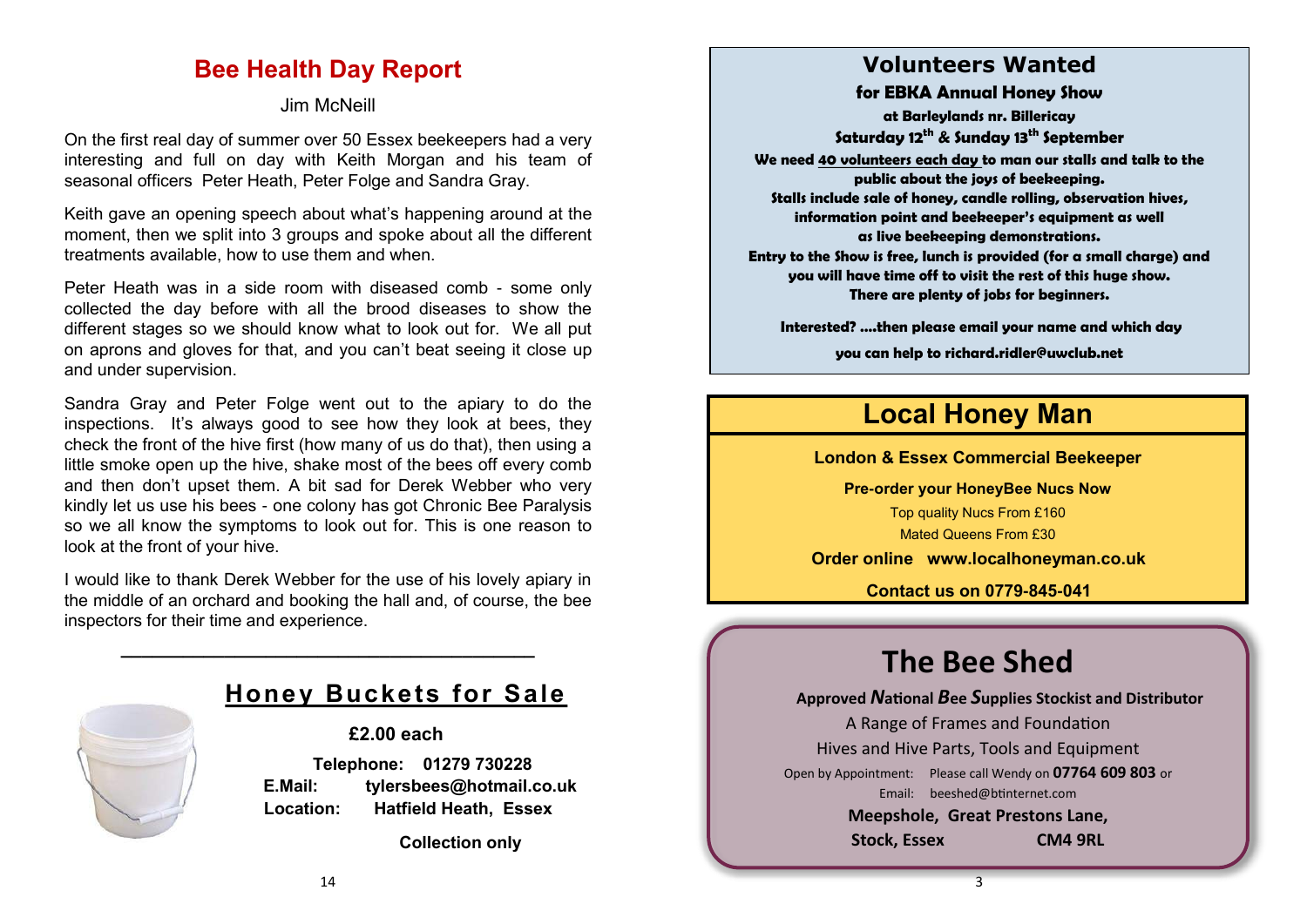# **CEC Beekeeping Skills Workshops in 2015 -2016**

### **Anaphylaxis Management and Resuscitation training for Beekeepers**

#### **Microscopy**

The County Executive Committee is keen to continue the Skills Workshops in 2015 – 2016. These will support EBKA members at County level where Divisional training is more difficult. But with the 50:50 funding, those gaining from the experiences are expected to carry best practice back to their Divisions.

### **Anaphylaxis Management & Resuscitation training for Beekeepers.**

Many of you will have read the recent articles in BeeCraft on health and safety with special respect to beekeeping; the most notable aspect being anaphylaxis. You may also know that there was an incident of this at an apiary meeting in the Home Counties last year! The BeeCraft articles were written by Andrea Woolley and we have been lucky to be able to book her to work with EBKA on a county skills course on **15th November 2015.** The venue will be at **Salings Millennium Hall** and the training will include among other things: - practical first aid – manikins & trainer adrenaline pens, stings and anaphylaxis management, CPR (cardiopulmonary resuscitation), unconsciousness and choking and what to do in an emergency.

Because it is felt that all Divisions need an expert in this field and there is responsibility which delegates will take back and use in the planning and effecting of apiary meetings, the CEC will pay the full fee for delegates. It is also felt that delegates should ideally be committee members. If you feel that you would like a place, please let your Secretary or Chair know. There will be 15 places, and each Division should send at least one representative.

4

develops rapidly and is used in critical memory storage. If the hive has a shortage of foragers, some of the nurse bees will switch jobs and become foragers. This job transition, whether triggered by age or social cues, involves changes in thousands of genes in the honey bee brain; some genes turn on and others turn off. It actually allows bees to learn and utilise additional brain power to perform very complex foraging tasks for nectar, pollen, water and propolis.

Bees must make flying decisions, weather condition decisions, visual, scent tracking and tactile decisions. They share perfect directions with their fellow workers, give and follow complex directions the first time, deal with bee enemies and unexpected, unfamiliar situations. Last of all, decide when to sacrifice their life for their colony! If foraging bees perceive a danger at the location they are foraging, and upon returning to the hive find another bee communicating that location in a 'waggle dance', the bee that knows that there is danger will give a 'stop signal' by buzzing at 380 vibrations/second and butting with it's head the waggle dancing bee who will immediately understand and stop dancing. No more bees will go to this location.

Their overall 'intelligence' benefits the colony. Decisions are made through learning and experience. The process where a swarm reaches consensus and selects their preferred new nesting site from the various reports of the 'scout' bees is a complex decision making process. Research in Australia has demonstrated that they can recognise different colours, and then use their memory of these colours to find and guide their way through a maze. Scientists are still discovering how honey bee brains works - the closer they look, the more amazed they become.



# **Clive de Bruyn**

**\_\_\_\_\_\_\_\_\_\_\_\_\_\_\_\_\_\_\_\_\_\_\_\_\_\_\_\_\_\_\_\_\_\_\_\_\_\_\_\_\_\_\_\_\_\_**

There was a huge sigh of relief, far and wide, when the news of Clive's de Bruyn's demise was found to be untrue. We look forward to his future services to beekeeping.

**Editor** 

*Photograph by David Blackwood of Clive at Apimondia, Kiev 2013*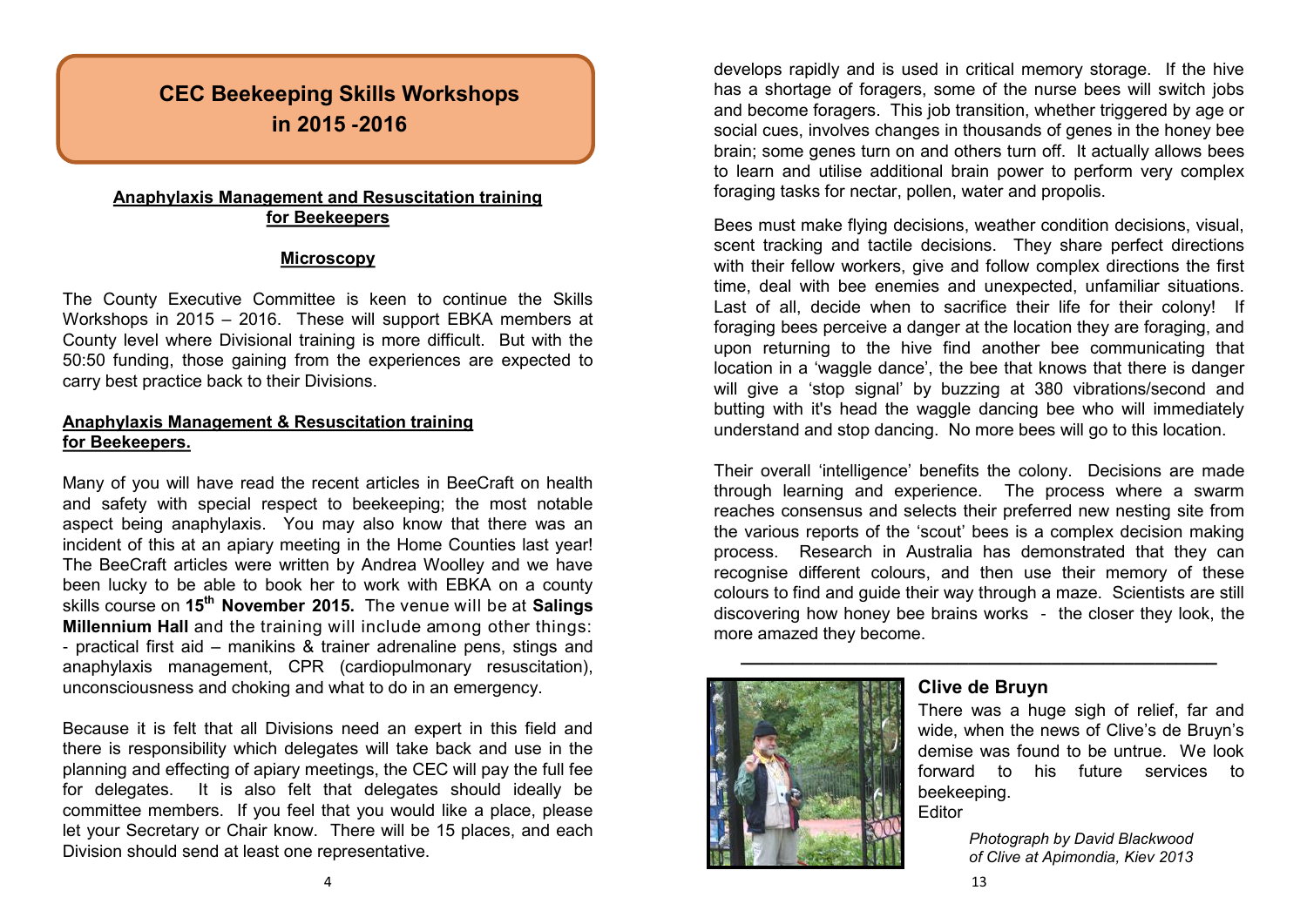# **The Bee Brain**

based on an article by Emery Dann, Samona BKA Topical News B

In spite of their small brain sizes (about one cubic millimetre), honey bees are very smart, with a remarkable ability to learn and recall things very quickly. Their brains are about 20,000 times less massive compared to human brains, and contain less than a million neurons, whilst our human brain has around 80 billion neurons. However, the honey bee brain is actually ten times denser compared to a mammal's brain. The honey bee brain has an oval shape and is about the size of one sesame seed. The brain is a very sophisticated sensory system which gives them excellent sight and smell abilities. Their small brains are able to make very complicated calculations on distances and optimise route plans for different locations.

How do honeybee brains compare to the fastest supercomputers we have today?

Our fastest computer can process one billion computations per second. A honey bee brain can process one trillion computations per second! But what is the contribution of instinct, pheromones and automatic behaviour? It is true that some bee behaviour is inflexible with instinct guiding their response. But scientists do not fully understand honey bee learning and decision making or what it is that triggers their responses. Bees learn from older bees how to do some hive jobs. They also use what they learn from experience to decide how to respond in the future. They utilise symbolic communication that is very close to human communication. Bees form some lifelong memories. They know how to conserve valuable energy by hanging almost motionless together in a swarm. They remember, organise their decisions, and process how many landmarks they pass during foraging flights.

Honey bees display fifty nine distinct behaviours that scientists have classified; which compares well with the widely recognised as highly intelligent dolphins, which have only about twice that many at one hundred and twenty three. One third of a honey bee brain is called Mushroom Body Neurons. This is largely undeveloped in a house or nurse bee and until the bee starts to forage. Then this brain area

#### **Microscopy**

After the success of the microscopy course run by Graham Royle in October 2013, we are planning another similar event on **27th & 28th February 2016**. In order that more people can benefit from Graham's expertise and gain the key microscopy skills needed by the hobbyist beekeeper, we are running a shorter course, twice, one on Saturday and one on Sunday.

The course will include :-

microscopes structure and function; testing for *Nosema* and acarine; bee gut dissection or pollen analysis, and slides making.

It will provide a good start to anyone wanting to take the BBKA microscopy exam, but not be comprehensive. But, we can therefore have 24 delegates over the two day.

**Please email me at [jane.ridler@uwclub.net](mailto:jane.ridler@uwclub.net) if you are interested in this course and also inform your Divisional Secretary or Chair.** As with all of the CEC Skills courses, it is important that there are representatives from each Division. More information on costs and allocation will follow, depending on the response from you.

Jane Ridler EBKA Education Secretary

*Love beekeeping but hate the honey mess? Too much hassle selling your pure honey to the public or privately? Too cold to stand outside and sell your honey?* **If these are some of your thoughts — look no further, Honey Helpers will:** *Take ALL the hassle out of selling your honey. Buy all your honey in one transaction Give competitive rates. Payment upon delivery or collection (your choice)* **Interested? Call us NOW on 07809 562045 or email - [honey.helpers@yahoo.com](mailto:honey.helpers@yahoo.com)**

**To discuss your requirements or for further information.** You may also sign up for future information. Regards, Honey Helpers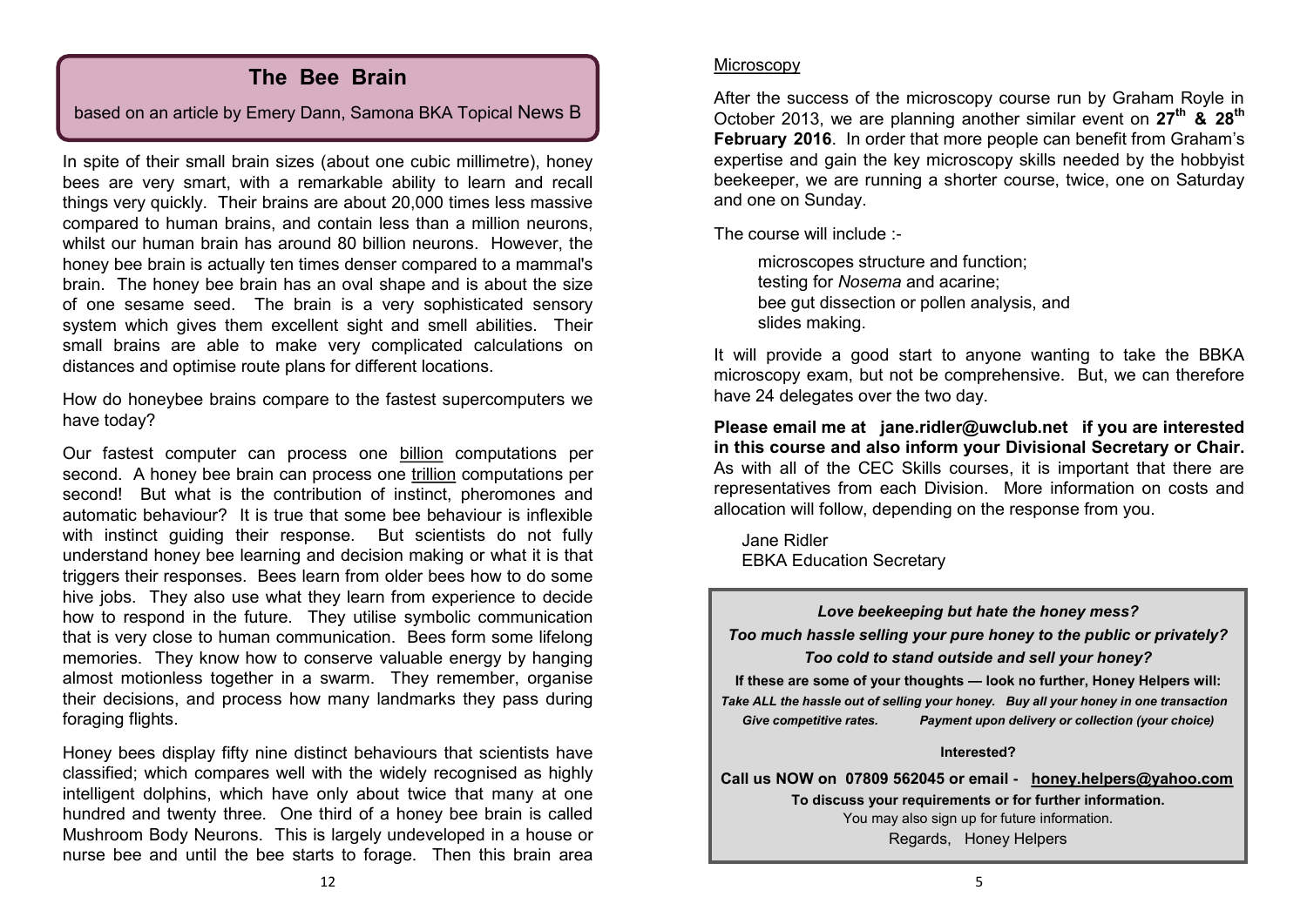# **Bee Dance Moves**

courtesy of Reigate BKA - via Ebees

Honey bees are certainly accomplished dancers with different choreography for different occasions. Dancing is one of their prime ways of communicating, and the messages can be both complex and simple. Besides the well known **Waggle Dance**, some of the simple communication dance moves include:

**Tremble Dance** - used by returning foragers to encourage other workers to assist in unloading their nectar.

**Shaking Tremble Dance** - a variation of the Tremble which is a request to be groomed.

**DVAV** (dorsoventral abdominal vibrating dance) - this recruits more bees to forage during a sudden or plentiful flow of nectar.

**Buzzing Run Dance** - associated with swarming. It starts when a bee runs in a straight line whilst buzzing its wings, and collides with another bee, they touch antennae buzz again and run off to collide with more bees. The dance and collisions cascade across the hive, with bees buzzing, running, and colliding until they swarm.

**Break Dance**- a variant of the Buzzing Run and performed by a swarm before flying off to their new home.

**Beeping**- this is when 'scout' bees who believe that the potential nesting site they have discovered is preferable to one that another 'scout' bee is trying to communicate by dancing. They butt the dancing 'scout' bee and let out a high-pitched noise to put the bee off their dance stride. The most complex communication and the best choreographed dances are those associated with telling other workers about the location of good forage (or a new nesting site). Foragers returning from a good location will run and push other workers performing a ….

**Jostle Dance** to tell other bees they are about to do an important dance. A variation of this called the **Spasmodic Dance** includes food sharing and has a similar objective..

this as a background; it's your greatest defence. When you open up a colony and these signs of health are not present; then there may be something wrong."

- "What are my criteria for being a beekeeper a good beekeeper?. You should not be a nuisance to your family and friends, you should not be a nuisance to your neighbours and you should not be a nuisance to your fellow beekeepers by harbouring diseases and doing nothing about it."
- "What is the most serious problem that bees have to deal with? The biggest problem to bees are beekeepers!"

A fun-filled question and answer session followed the unique presentation, and Southend beekeepers learnt much about developing apiaristical skills; plus the joys and science of their chosen craft. Thanks Clive. Enjoyment wise, it really was a veritable, stonking, unsurpassed, "no better brainer" of an evening!

On a personal note, I have known Clive de Bruyn since first meeting him in the early nineteen eighties, lecturing at a weekend residential course run by The Kent Beekeepers' Association at Wye Agricultural College. Shortly afterwards, Clive was appointed Essex County Beekeeping Instructor at Writtle College, upon the retirement of Ted Hooper. The rest is history! Clive has a "hands-on" approach to Beekeeping, and his textbook: "*Practical Beekeeping*" is a classic source of reference.

All those who have watched him work so gently with, and talk to those majestic creatures, our honey bees, would recognise that Clive de Bruyn is the original "Bee whisperer".

To conclude, and to correct any confusion, information about Clive de Bruyn's recent and premature call to a "Higher Place" is unfounded. In the words of Mark Twain: "*The reports of my death have been greatly exaggerated".* Ad Multos Annos.

Paul F Abbott BDS: Beekeeper & Photographer Chairman: Southend on Sea & District Division of EBKA. Member of Sevenoaks & Tunbridge Wells Branch of the KBKA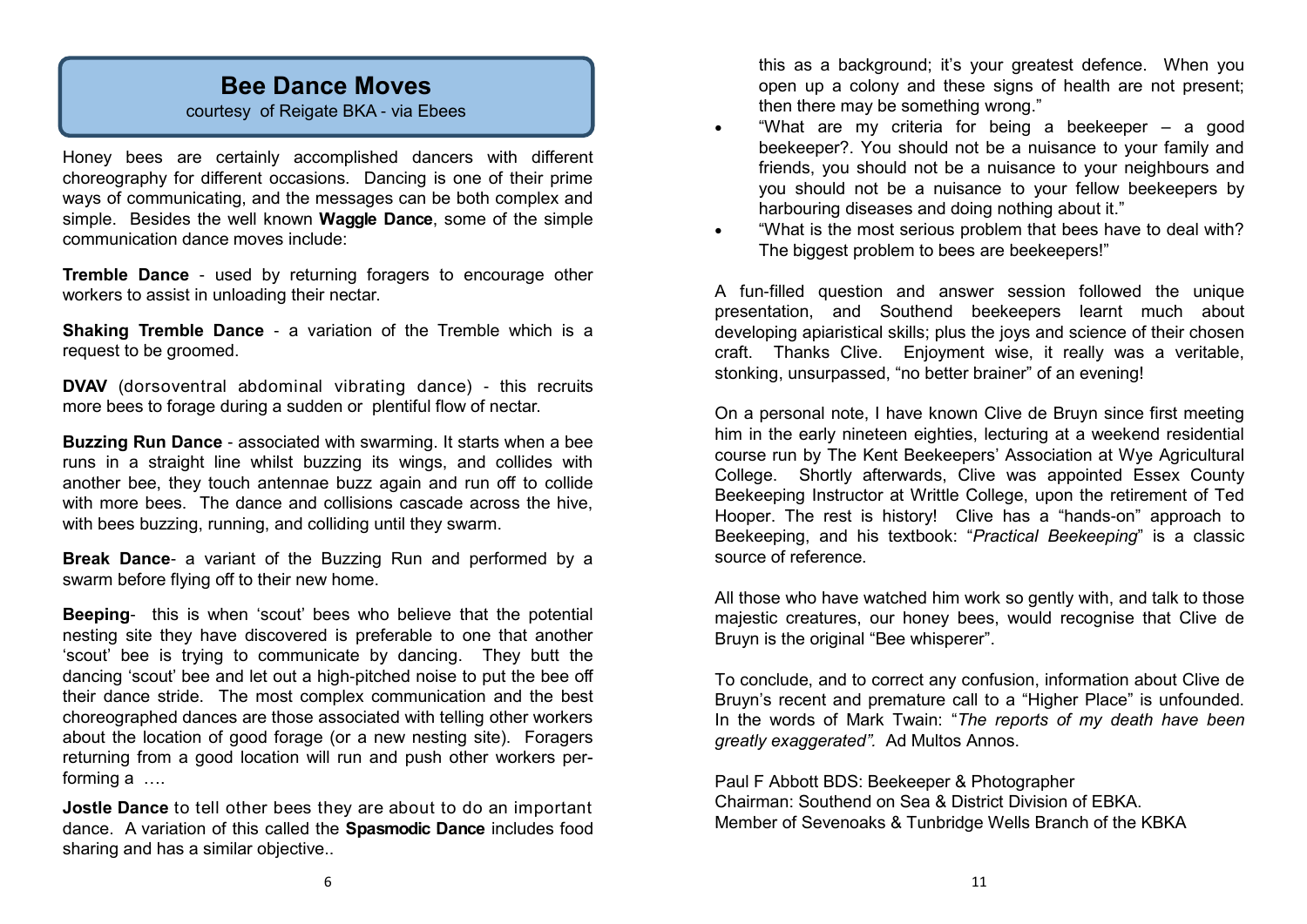# **A vote of thanks to Clive de Bruyn NDB (The "Bee Whisperer"):** On behalf Southend on Sea Beekeepers:

At a recent meeting of the Southend Division of the EBKA we welcomed that distinguished Essex based Beekeeper/Demonstrator and International Lecturer, Clive de Bruyn NDB, as our guest speaker.

As usual, Clive gave a dynamic fact- filled delivery, in his characteristic, friendly, laid-back style. Using an overhead projector, changing the transparencies with the panache of a matador; without a laptop computer, and definitely no "power-point presentation"; he roamed energetically up and down the hall, asking challenging apiaristical questions of both novice and "expert" beekeepers alike. All that was lacking was a flip-chart to recapture the consummate lecturing skills of a bygone age!

The topic of his presentation was "Maintaining Healthy Colonies". Clive both entertained and educated his spell-bound audience with some interesting statements, thus:

- "I never give talks on disease I only give talks on maintaining healthy colonies…."
- "There is no chemical that you can put into a beehive that doesn't have side effects, and what you have to do is weigh up the benefits between letting the colony succumb – and in some cases that might not be a bad thing – or doing some treatment, helping the colony survive and letting nature take its course…."
- "So, if you are a beginner in beekeeping, the first requisite you need fundamental to your beekeeping is knowledge of what healthy brood looks like, and recognising healthy adult bees. You get this not by reading books, not by listening to me, but by hours and hours of looking at comb, and you won't get it any other way. It's experience. You ought to know what eggs look like, where they are, how many there are in a cell. You need to know the developmental stages of the larvae, Also, what sealed brood looks like; being able to recognise pollen, nectar, and sealed honey. All of these things are important. You require



**The Round Dance** This dance is used for food sources that are close to the hive (25 - 100 m or less). The dancing forager first distributes some of her nectar, and then runs in a small circle, switching direction every so often. She then distributes nectar

again, and usually repeats the dance three times. This dance does not give directional information. The audience bees fly out in search of the food source that they know must be close by, and has been 'scented' by the original dancing forager.

**The Sickle Dance**: This is a figure of eight dance without any waggle in the middle. It is used for food sources that are an intermediate distance away.

\_\_\_\_\_\_\_\_\_\_\_\_\_\_\_\_\_\_\_\_\_\_\_\_\_\_\_\_\_\_\_\_\_\_\_\_\_\_\_\_\_\_\_\_

# **What are Neonicotinoids anyway ?**

Neonicotinoid pesticides are nicotine-like chemicals that act on the nervous systems of insects. The pesticide targets specific areas of the insect central nervous system. At low levels, they cause nervous stimulation. However, at high levels over stimulation occurs, which causes paralysis and death. Pesticides made using neonicotinoids are water soluble, which means they can be applied to the soil and taken up by the whole plant. Pesticide is therefore detectable in all parts of the plant: roots, leaves, stems, sap, nectar and pollen.

Neonicotinoids are often applied as seed treatments, i.e. coatings applied to the seeds before planting. They pose a lower threat to mammals and the environment than many older pesticide sprays.

Debate, lobbying and commentaries about their use continues, with many legislators reacting and banning them. Research about their impact on bees also continues, with no definitive conclusion, but they remain a severe concern. *Acknowledgements to Reigate BKA*